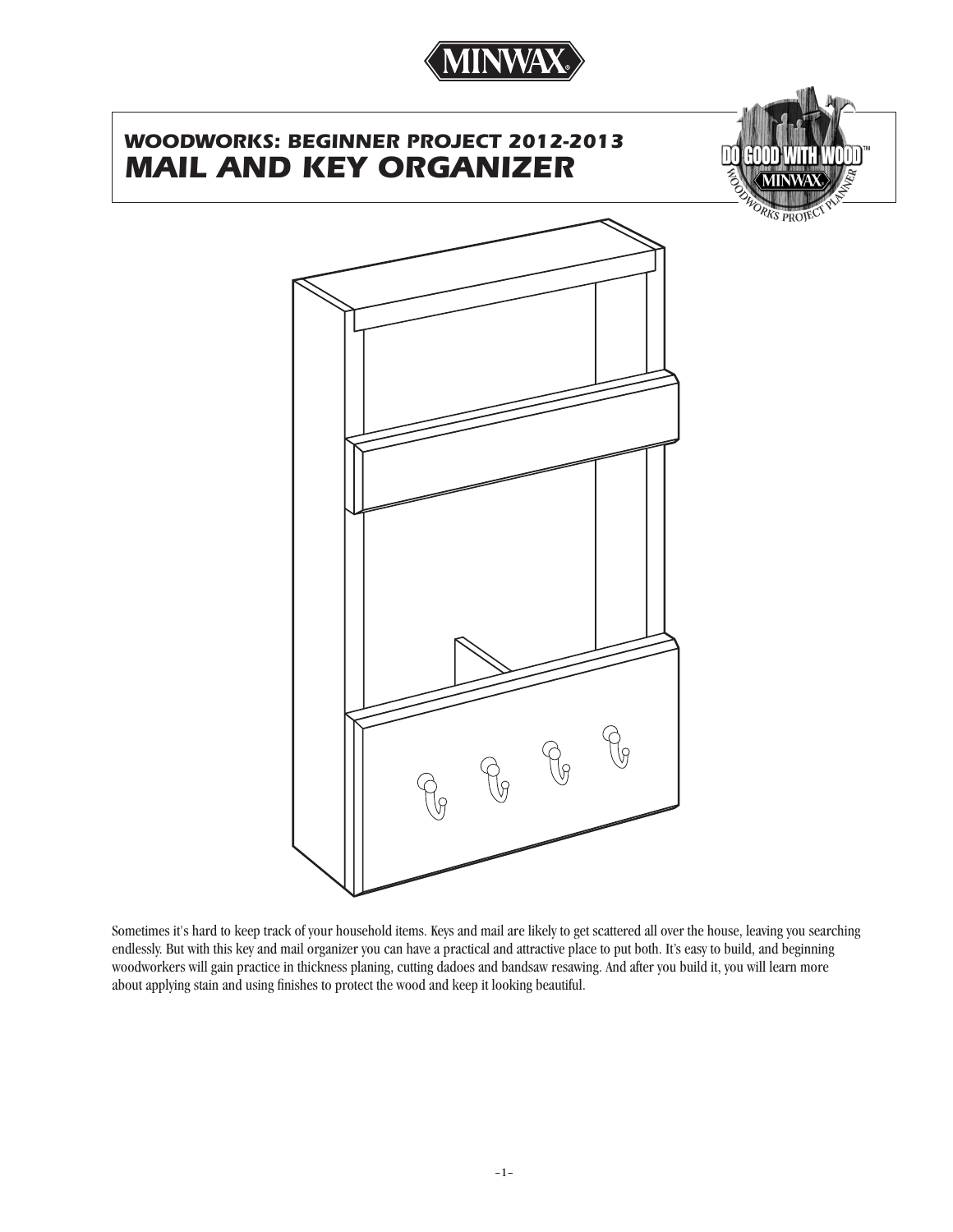## *TOOLS REQUIRED*

### **Hand Tools**

- Bevel square
- Sanding block
- Pipe or bar clamps, C-clamp
- Adjustable square

#### **Power Tools**

- Belt sander
- Table saw
- Miter saw
- Bandsaw
- Orbital or finish sander

#### **Miscellaneous**

- Tape measure
- Pencil
- Wood glue
- Safety glasses
- 120-grit sandpaper
- Clean, lint-free cloths
- Gloves for finishing
- Good quality synthetic brush (only for alternate finish)

## *SHOPPING LIST*

#### **Recommended Wood:** Oak

| <b>Alternate Wood: Pine</b> |                                                          |                 |                |  |
|-----------------------------|----------------------------------------------------------|-----------------|----------------|--|
| <b>Parts</b>                | <b>Material</b>                                          | <b>Quantity</b> | Source         |  |
| A, B, C, D                  | $1 \times 4 \times 7'$                                   |                 |                |  |
| E, F, G                     | $1 \times 6 \times 3'$                                   |                 |                |  |
| H                           | Hooks                                                    |                 | Hardware store |  |
| L                           | #6 $\times$ <sup>5</sup> %" flathead<br>brass woodscrews | 10              | Hardware store |  |

## *CUTTING LIST*

| Overall dimension: $16\%$ "h $\times$ 10%"w $\times$ 3%"d |                |                |                                                                                       |  |  |
|-----------------------------------------------------------|----------------|----------------|---------------------------------------------------------------------------------------|--|--|
| Part                                                      | <b>Name</b>    | <b>Qty</b>     | <b>Dimension</b>                                                                      |  |  |
| A                                                         | Sides          | 2              | $\frac{5}{8}$ " × 2 <sup>3</sup> / <sub>4</sub> " × 16 <sup>1</sup> / <sub>2</sub> "  |  |  |
| B                                                         | Top and bottom | $\overline{c}$ | $\frac{5}{8}$ " × 2 <sup>3</sup> / <sub>4</sub> " × 10 <sup>1</sup> / <sub>4</sub> "  |  |  |
| C                                                         | Shelf          |                | $\frac{5}{8}$ " × 2½" × 10¼"                                                          |  |  |
| D                                                         | Upper front    |                | $\frac{5}{8}$ " × 2" × 10%"                                                           |  |  |
| E                                                         | Lower front    |                | $\frac{5}{8}$ " × 5" × 10%"                                                           |  |  |
| F                                                         | Divider        |                | $\frac{1}{4}$ " × 2 $\frac{1}{2}$ " × 4 $\frac{3}{8}$ "                               |  |  |
| G                                                         | Back           |                | $\frac{1}{4}$ " × 10 <sup>1</sup> / <sub>4</sub> " × 15 <sup>7</sup> / <sub>8</sub> " |  |  |

## *WOOD FINISHING PRODUCTS*

#### **Recommended Finish**

Stain/Finish: Minwax® Express Color, Oak

#### **Alternate Finish**

- Prep: Minwax® Water Based Pre-Stain Wood Conditioner
- Stain: Minwax® Water Based Stain, Sangria
- Finish: Minwax® Polycrylic® Protective Finish, Semi-Gloss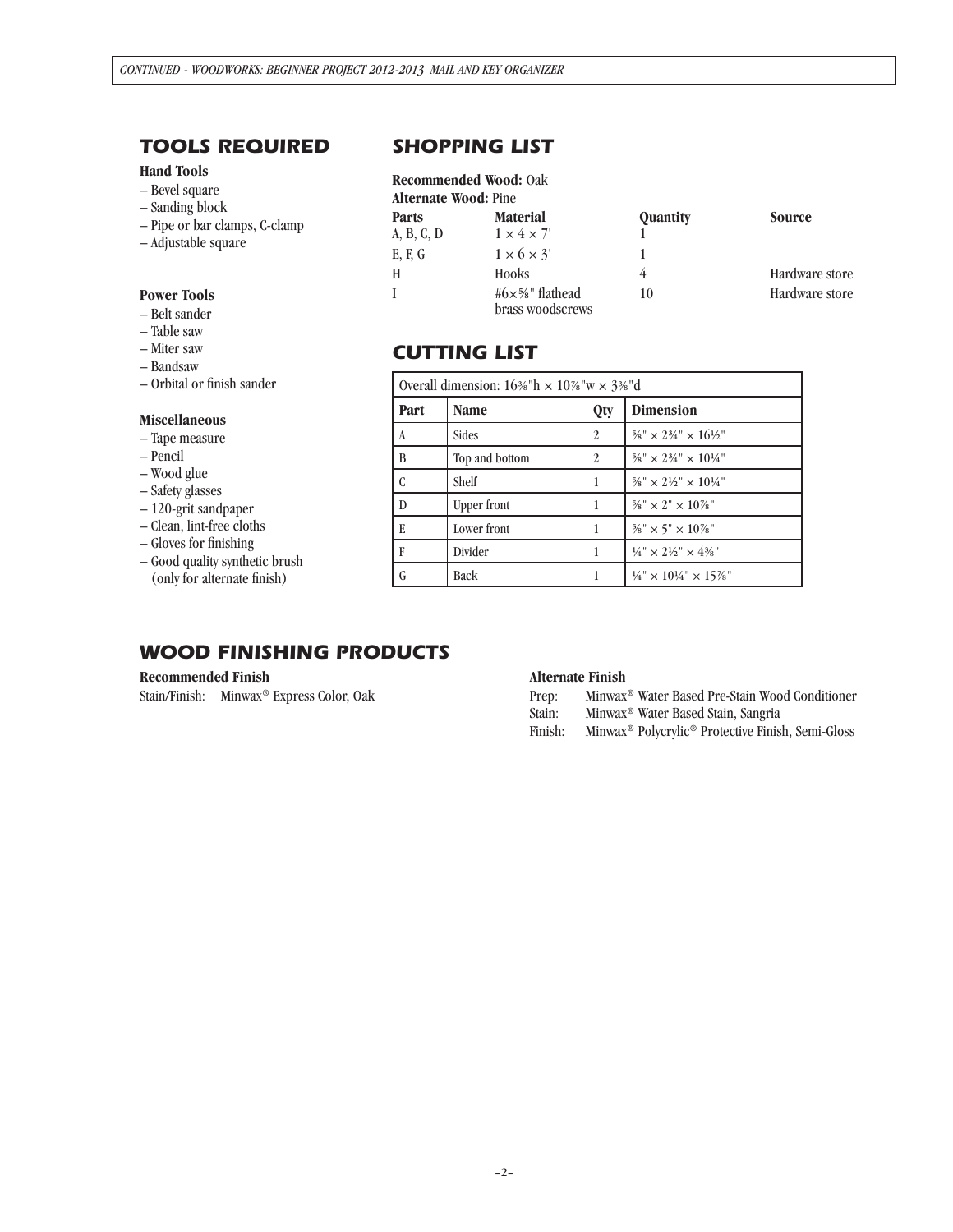### *BEFORE YOU BEGIN*

Good craftsmanship begins and ends with good work habits, so make the following steps part of your routine workshop practice. If you have any doubts or questions about how to proceed with a project, always discuss them with your shop instructor.

- Carefully and fully review plans and instructions before putting a tool to the project lumber.
- Work sensibly and safely. Wear safety goggles. Wear the appropriate respirator whenever making sawdust or working with thinners or other solvents.
- At the end of every work session, clean up your shop area and put away all portable tools.

## *CUTTING AND ASSEMBLY PROCEDURE*

**1.** Plane required material to <sup>5</sup>%" thickness, A, B, C, D, E.

*Woodworker's Tip*: *It's a good idea to make a test 5/8" dado, then plane material to fit tightly into the dado*.

**2**. Cut parts to required size. Be careful to cut parts of like length to exactly the same dimensions. An easy way to do this is to cut similar parts in a stack.

**3.** Set up a 5/8"-wide dado head in the table saw and set the cutting height to 5/16". Position the fence to cut the rabbet joints at the top and bottom of the two side pieces, A, and make those cuts. It's a good idea to have a sacrificial backing piece on the miter gauge that will prevent chip-out as the dado head exits the cut. See Fig. 2.

**4.** Reposition the fence so it is 51/4" from the face of the fence to the right side of the dado head. Cut the dadoes for the shelf, C.

**5.** Reposition the fence to expose 1/4" of the dado head's width. Cut the rabbets in the back edges of the four frame pieces, A, B. Be sure to cut the sides such that you create left and right pieces.

**6.** Sand the interiors face of all the pieces and glue the frame/shelf assembly together. Make sure the assembly is perfectly square. See Fig. 3.

*Woodworker's Tip: Be sure to wipe off any excess glue immediately. Dried glue will seal the pores of the wood and prevent it from absorbing your wood stain. Use an absorbent cloth soaked in water to remove the excess. Make sure the cloth is soaked (not just damp) with water. The water will dilute the glue, permitting the fibers of the cloth to absorb the glue with the excess water.* 

**7**. Cut the upper and lower fronts, D, E, to size to fit the frame/shelf assembly. At the router table, cut a 45-degree chamfer  $(1/4" \times 1/4")$  on the front edge of both fronts.

**8.** Sand the interior faces of the fronts. Glue and clamp the fronts to the frame/shelf assembly. Make the bottom edge of the lower piece even with the bottom of the frame, and the bottom edge of the upper piece even with the bottom of the shelf. See Fig. 4.

**9.** Make the back by resawing a piece and gluing the two parts together. It's easiest to resaw wider boards by first making starter cuts on the table saw with the blade set approximately 2" high. Then go to the bandsaw, align the bandsaw blade with the table saw kerf, and complete the resaw. Be sure to use a feather board to hold the material against the fence. See Fig. 5.

**10.** Make the divider by resawing or planing a piece to  $\frac{1}{4}$ " thickness. Cut the piece to size. Locate the center of the inside face of the lower front and glue the divider in place. Always wipe off excess glue as soon as it appears. See Fig. 6.

**11.** Cut the back to size and screw it into the rabbets on the back of the frame.

**12.** To lay out the positions of the four hooks, first locate the outer hooks 21/8" from the beveled ends of the lower front. Then locate the two inner hooks  $2\frac{1}{8}$ " in from those marks (see Fig. 1). Cut a 1" wide, 10" long spacer and clamp it flush with the top bevel edge of the lower front. Place each hook in its position, making sure it's vertical and butted into the spacer, and predrill for screws. After the piece is finished, fasten the hooks you've chosen.

#### **STAINING AND FINISHING**

*Woodworker's Tip: Though you may be tempted to cut short your sanding, preparation and application time, don't do it. These tasks are very important steps in obtaining a high-quality finish. Remember, it is the finish, just as much as the fit and smoothness of the parts, that will have an impact on how people judge your craftsmanship. To ensure an excellent result, follow the steps listed in this section and also the instructions the finish manufacturer puts on its products.*

#### **FINISHING TIPS**

- Test the stains and finishes you are planning to use on scraps of wood. On the back of the scrap, mark the stain/finish combination and the type of wood. Allow all samples to dry thoroughly before making your final finish selection. Save your samples for quick reference on future projects.
- All stains and finishes must be allowed to dry thoroughly between coats. Remember that drying times can vary due to temperature, humidity and other climatic conditions.
- If you have some leftover stain or finish, wipe the can rim so that stain or finish in the rim won't dry out and prevent the lid from forming a tight seal.

#### **Recommended Finish**

**13.** To apply Minwax Minwax® Express Color first shake the tube gently. Point the tube toward the wood surface and squeeze gently. Apply with a clean, lint-free cloth. Remove any excess by wiping lightly, in the direction of the wood grain, with a clean cloth. For a deeper color and sheen, wait 1 hour, then apply a second coat. Wait overnight before subjecting the wood to normal use.

**14.** For extra durability without added color, wait 3 hours and then apply a coat of Minwax® Polycrylic® Protective Finish following the label directions.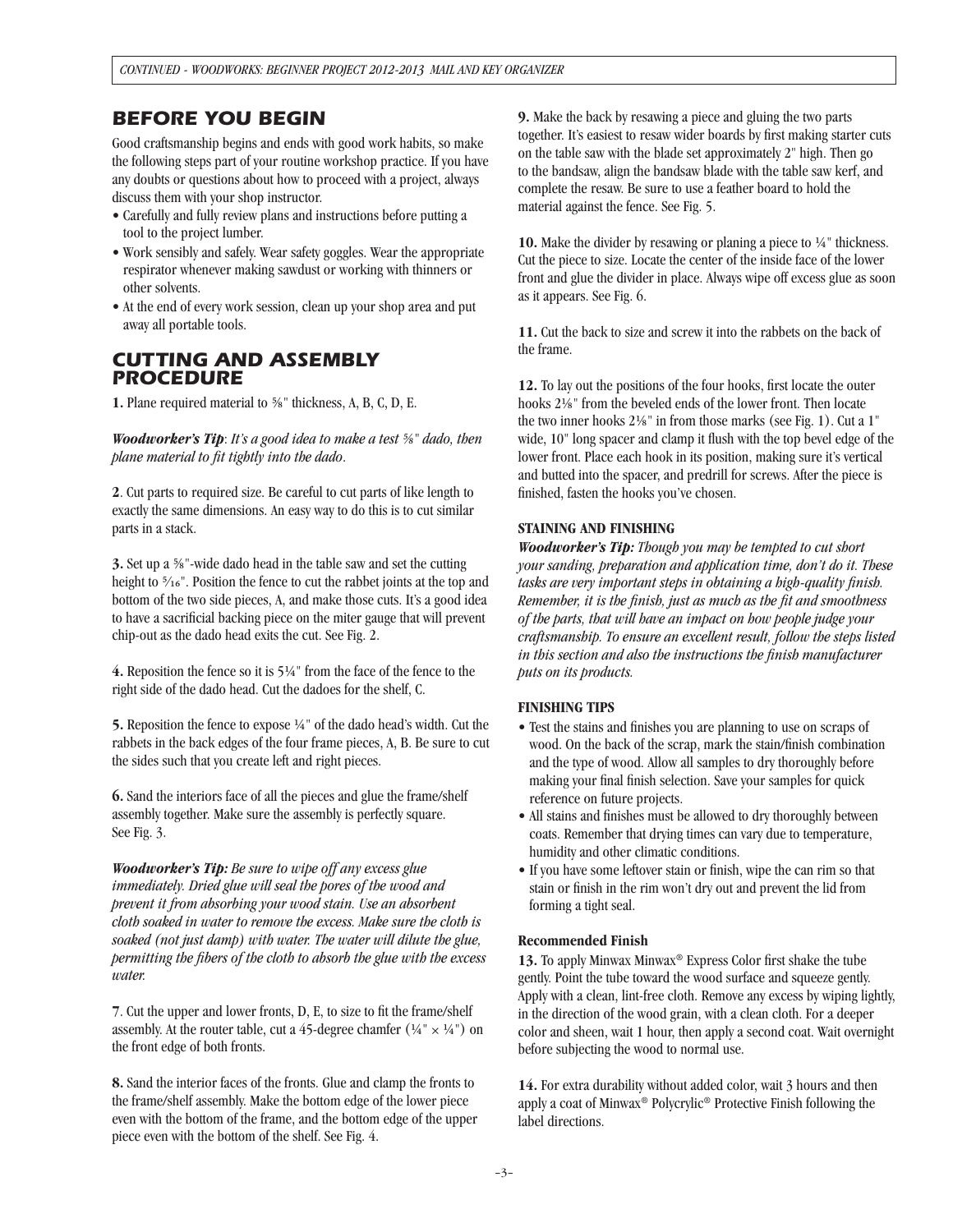#### **Alternate Finish**

**15.** Before using Minwax® Water Based Wood Stain, apply Minwax® Water Based Pre-Stain Wood Conditioner following the directions on the can. Applying it will help to ensure even absorption of stain, prevent blotchiness that can occur and minimize grain raise. After 1 to 5 minutes, wipe off all excess conditioner using a clean, soft cloth. Wait 15 to 30 minutes, then use 220-grit or finer sandpaper to sand off any "whiskers" raised by the conditioner. Do not use steel wool. Proceed to the staining within 2 hours.

**16.** Apply the Minwax® Water Based Wood Stain color you have chosen to the wood using either a synthetic brush or a clean cloth. Allow stain to penetrate no longer than 3 minutes. While stain is still wet, wipe off all excess with a clean cloth that's been lightly dampened with stain. Allow the piece to dry for 2 hours before applying a second coat, if desired.

**17.** After allowing the piece to dry for at least 3 hours, apply Minwax<sup>®</sup> Polycrylic® Protective Finish following the directions on the can. Stir the can contents thoroughly before starting and periodically during your work session.

**18.** Working a small area at a time to maintain a wet edge, apply the first coat. Work quickly and make the final strokes in each newly finished section with the grain of the wood.

**19.** Allow the finish to dry a minimum of 2 hours. Then sand lightly with 220-grit or finer sandpaper wrapped around a soft backup block. Do not use steel wool. Thoroughly dust off and wipe all surfaces with a cloth lightly dampened with water.

**20.** Repeat steps 18 and 19 to apply the second and final coat. Do not sand after the final coat. Allow the finish to cure for 24 hours before using the piece.

#### **PRODUCT SAFETY**

For your safety and the safety of those you work with, always read the directions and safety warnings, which manufacturers print on their labels, and follow them to the letter.

**WARNING!** Removal of old paint by sanding, scraping or other means may generate dust or fumes that contain lead. Exposure to lead dust or fumes may cause brain damage or other adverse health effects, especially in children or pregnant women. Controlling exposure to lead or other hazardous substances requires the use of proper protective equipment, such as a properly fitted respirator (NIOSH approved), and proper containment and cleanup. For more information, call the National Lead Information Center at 1-800-424-LEAD (in U.S.) or contact your local health authority.

**CAUTIONS:** Use Only With Adequate Ventilation. To avoid overexposure, open windows and doors or use other means to ensure fresh air entry during application and drying. If you experience eye watering, headaches, or dizziness, increase fresh air, wear respiratory protection (NIOSH approved), or leave the area. Avoid contact with eyes and skin. Wash hands after using. Keep container closed when not in use. Do not transfer contents to other containers for storage.

**FIRST AID:** In case of eye contact, flush thoroughly with large amounts of water. Get medical attention if irritation persists. If swallowed, get medical attention immediately.

#### **DELAYED EFFECTS FROM LONG-TERM OVEREXPOSURE.**

Contains solvents, which can cause permanent brain and nervous system damage. Intentional misuse by deliberately concentrating and inhaling contents may be harmful or fatal.

**WARNING:** This product contains a chemical known to the State of California to cause cancer and birth defects or other reproductive harm.

#### **DO NOT TAKE INTERNALLY. KEEP OUT OF REACH OF CHILDREN.**

CONFORMS TO ASTM D-4326. Contact a physician for more health information.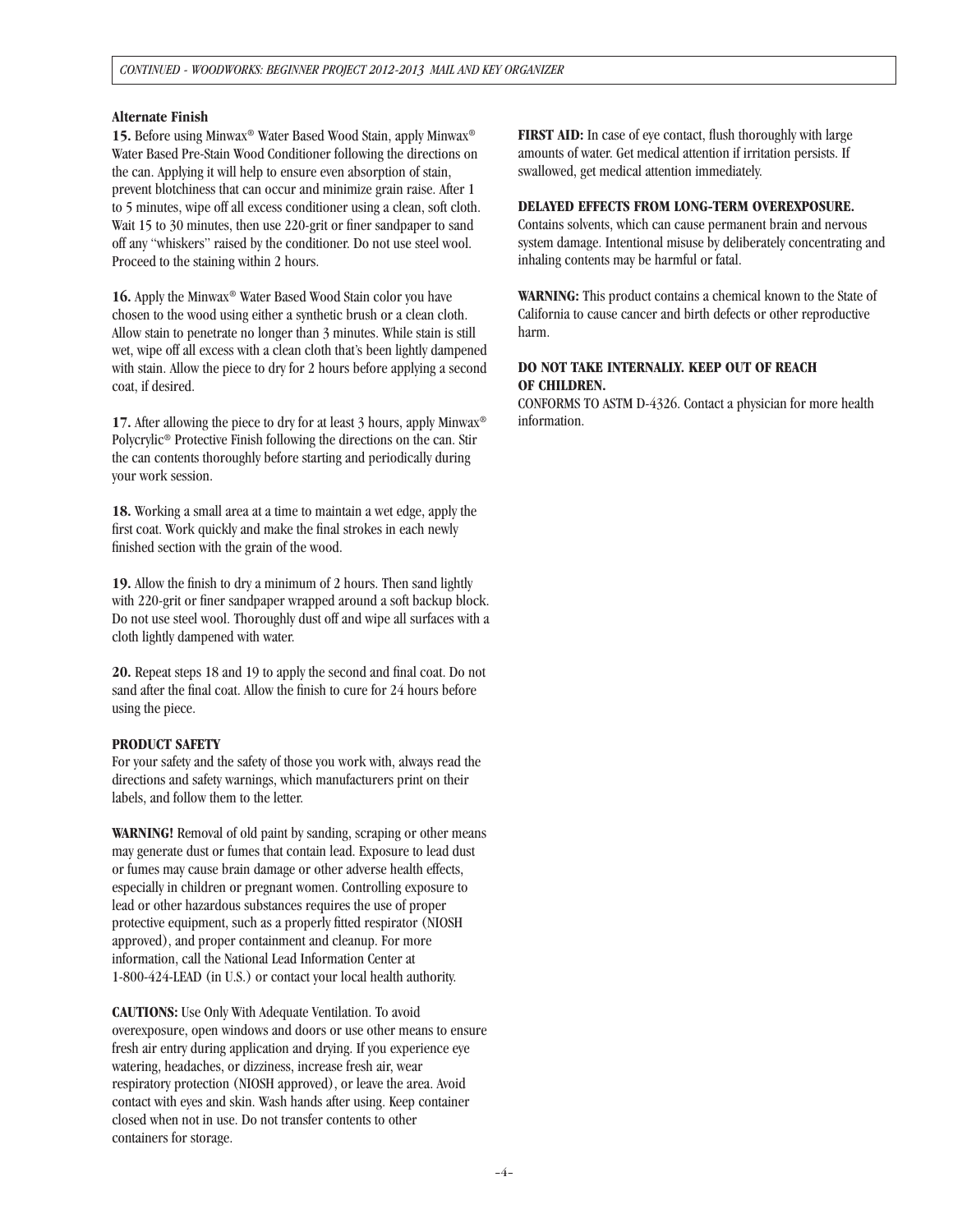### CONTINUED - WOODWORKS: BEGINNER PROJECT 2012-2013 MAIL AND KEY ORGANIZER

# **FIG 1.**

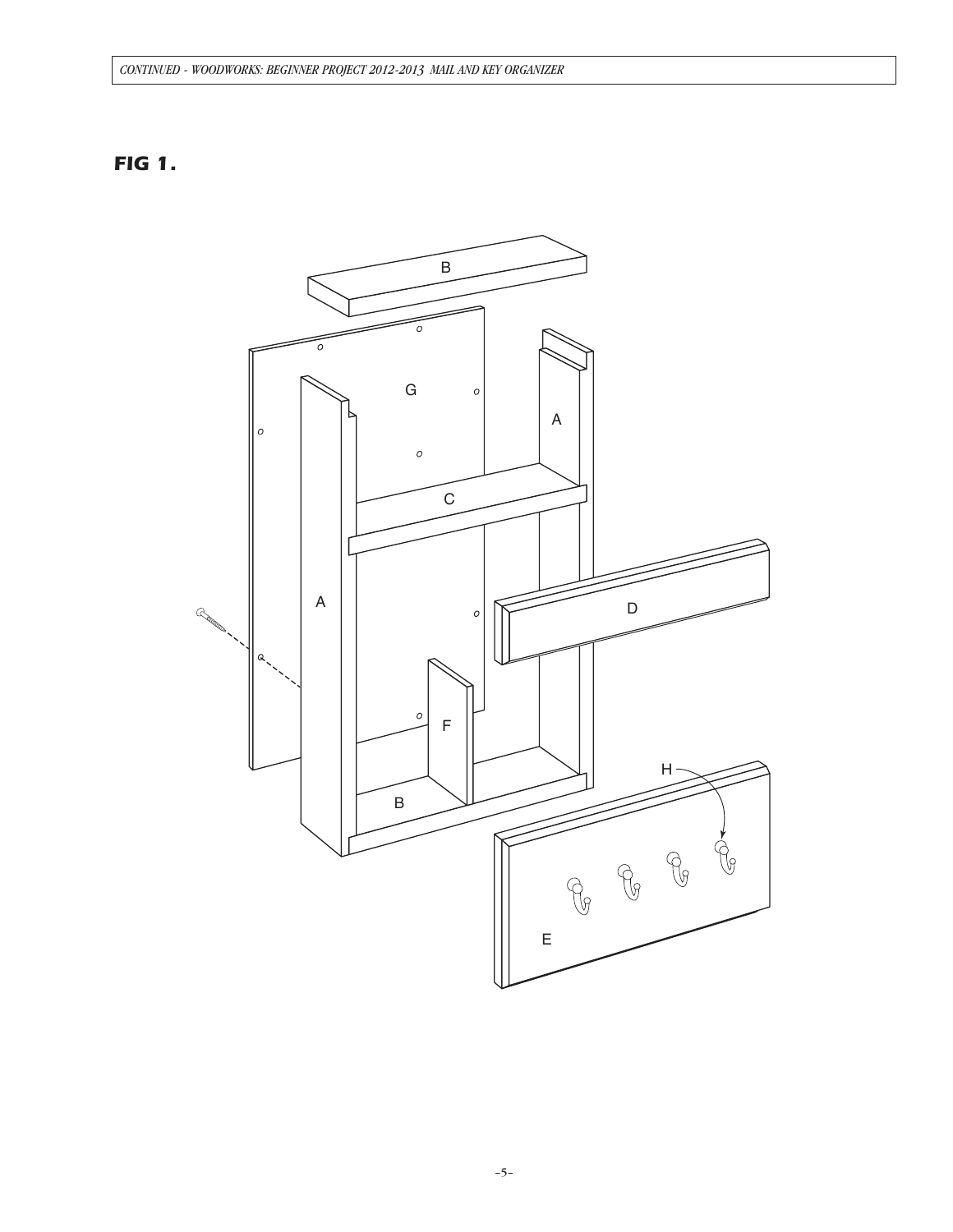# *FIG 2.*



# *FIG 3.*

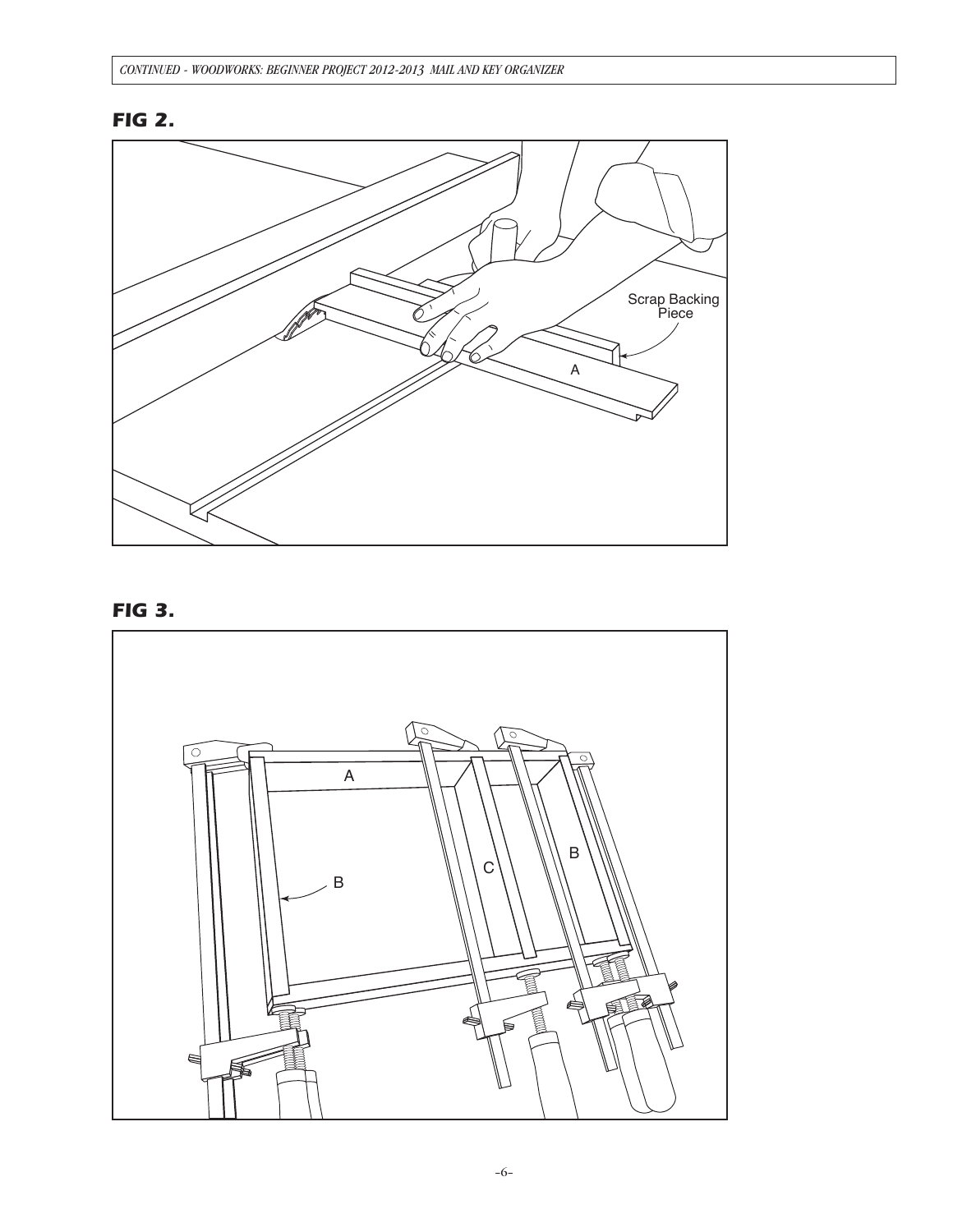